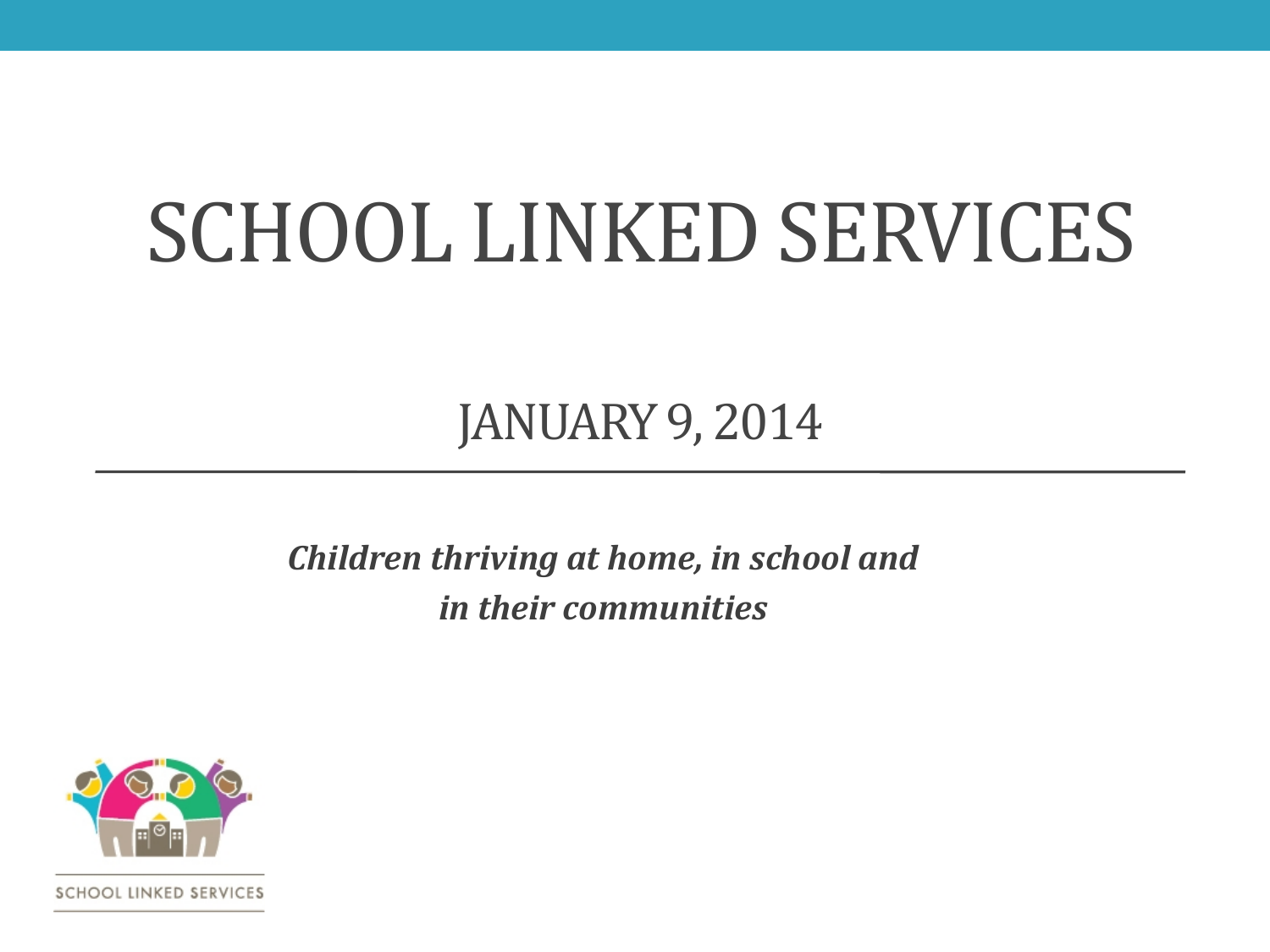### SLS Partners

| Alum Rock Union Elementary School District | Mt. Pleasant Elementary School District |
|--------------------------------------------|-----------------------------------------|
| Campbell Union School District             | Mountain View Whisman School District   |
| The City of San José                       | Morgan Hill Unified School District     |
| Department of Alcohol and Drug Services    | Oak Grove School District               |
| The District Attorney's Office             | Office of the Public Defender           |
| East Side Union High School District       | <b>Probation Department</b>             |
| FIRST 5 Santa Clara County                 | <b>Public Health Department</b>         |
| Franklin-McKinley School District          | San José Police Department              |
| <b>Gilroy Unified School District</b>      | San José Unified School District        |
| <b>Healthier Kids Foundation</b>           | Santa Clara County Office of Education  |
| Kaiser Health Foundation                   | Santa Clara Unified School District     |
| Kids in Common                             | <b>Second Harvest Food Bank</b>         |
| Luther Burbank School District             | Social Services Agency                  |
| Mental Health Department                   | <b>United Way</b>                       |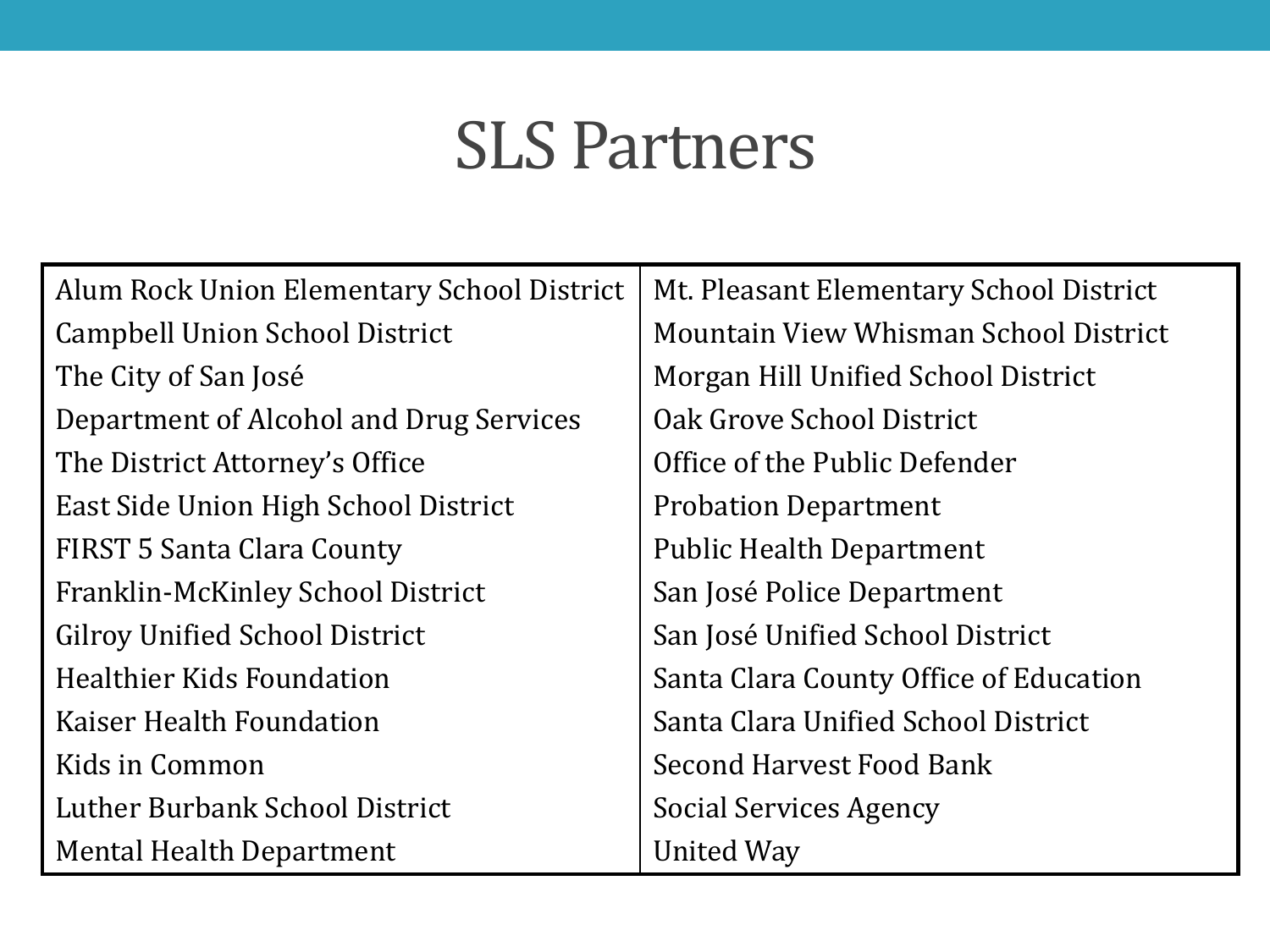# SLS Coordinators

- 13 SLS Coordinators funded through MHSA money
- 8 Wellness Coordinator from Santa Clara Unified
- Training provided three times a year for all coordinators through the Training and Technical Assistance Work Group
- Trainings are also available through Learning Partnership, FIRST 5, Social Services Agency, Santa Clara County Office of Education for Coordinators

*"*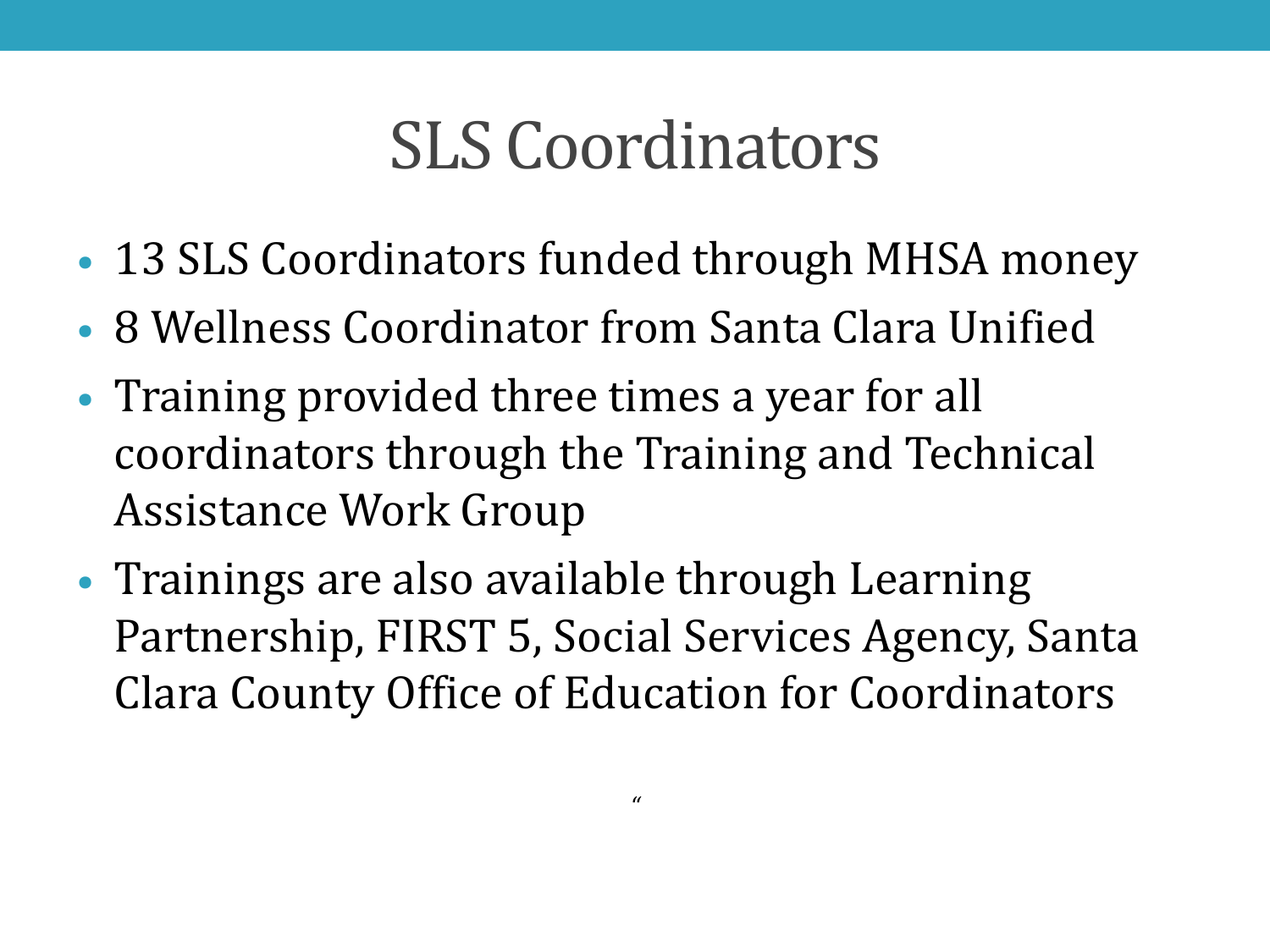# Accomplishments for FY 13

- New Partners: Kaiser and Second Harvest Food Bank
- Leverage current staff
- SLS Coordinators
- SLS Coordinator orientation/meeting structure
- Trainings needs of SLS coordinators
- Santa Clara Unified funded 4.0 FTE SLS coordinators
- CBO Provider Forum
- Quarterly meetings with District Superintendents
- SLS Funding Partner Executive Leadership Forum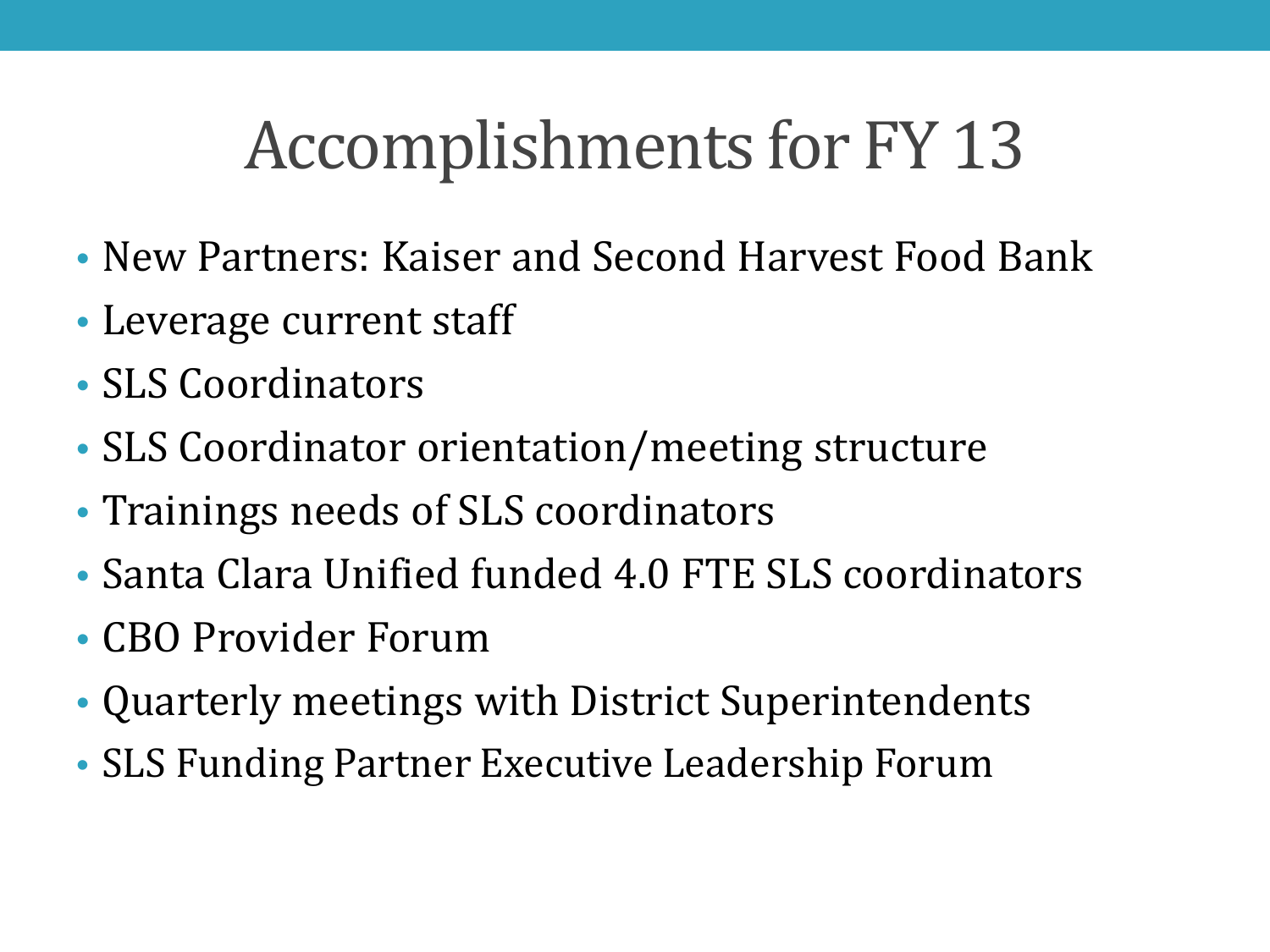# Budget and Resource Development

- Research and secure additional funding sources to support SLS
- Collaborate with United Way 211.org to establish SLS database. Database will serve to collect and track partner pledges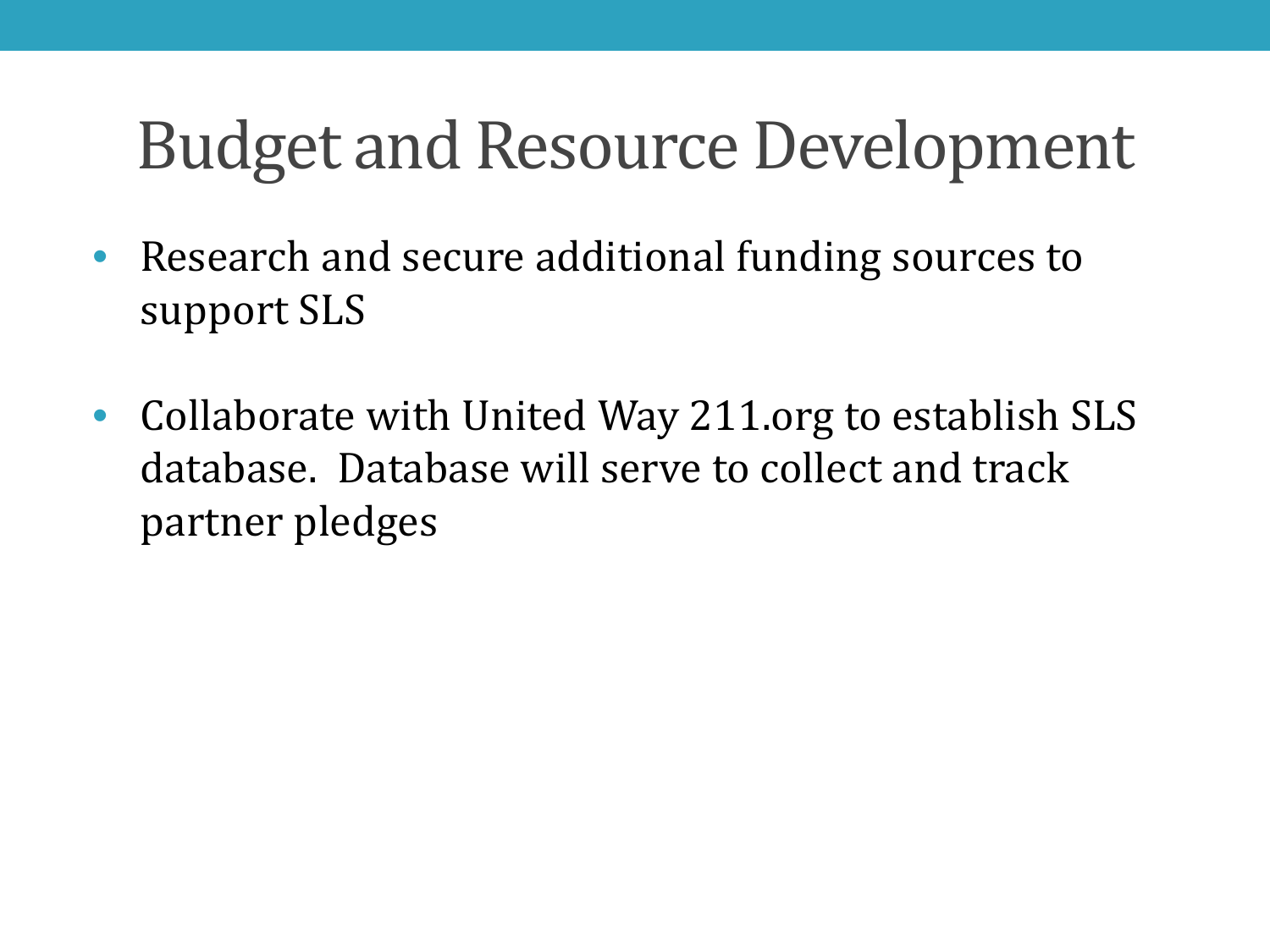# Data Assessment and Evaluation

- Identify and gather current data to measure the impact of SLS structure and services on participating districts and the children they serve.
- With the assistance of Applied Survey Research (ASR), will identify an initial set of available indicators that will be used to measure the impact of SLS on several levels of analysis (community level, SLS system level, campus level, and child and family level).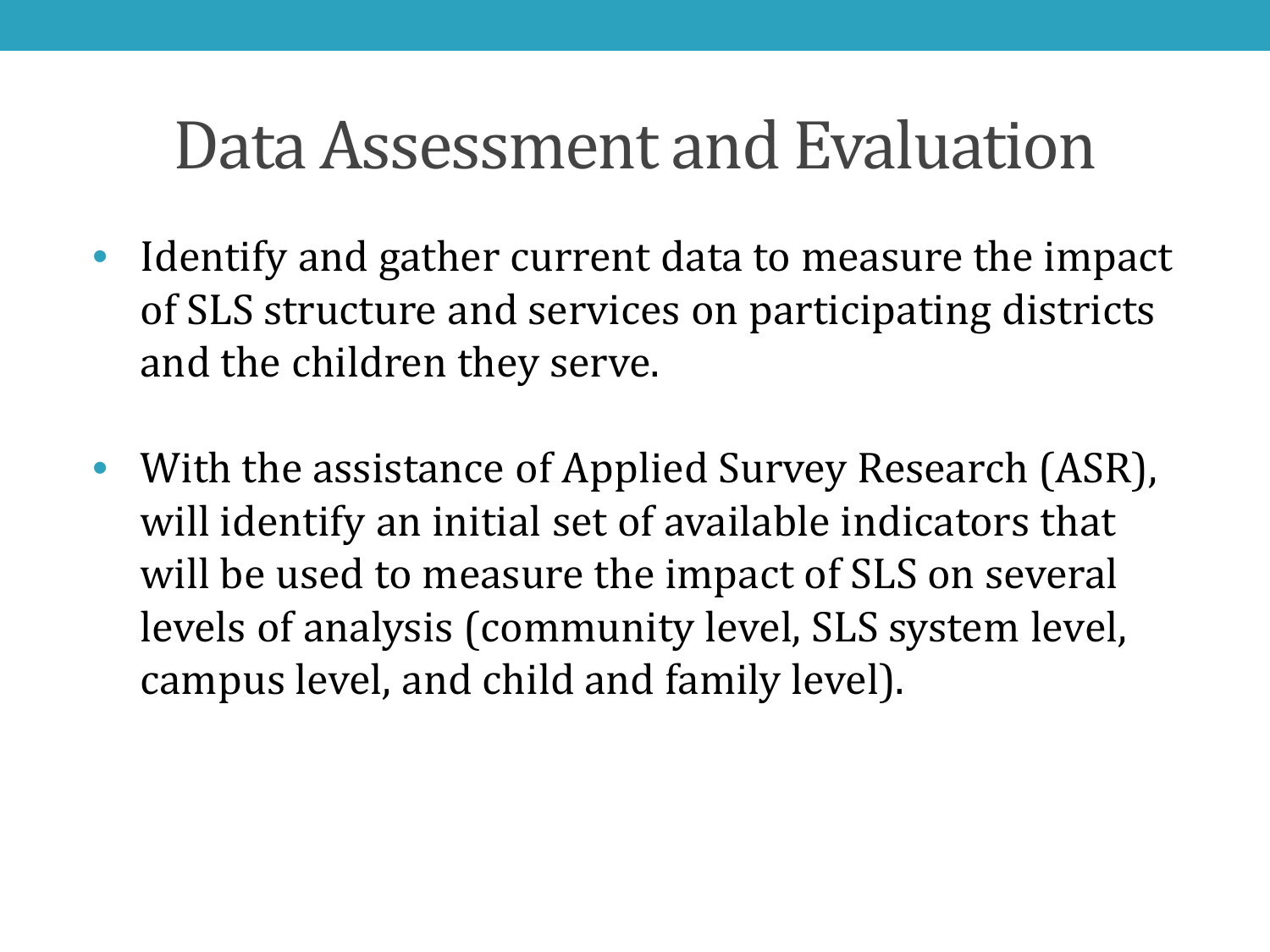#### Parent Engagement & Collaborative Development

- Identify and implement best practices for engaging and retaining parent support in working with schools to promote students' success.
- Develop a system-wide communication strategy to ensure that the voices of parents are fully heard, and that system practices and policies reflect parents' needs and preferences.
- Evaluate the results of parent engagement strategies and engage in a continuous quality improvement process.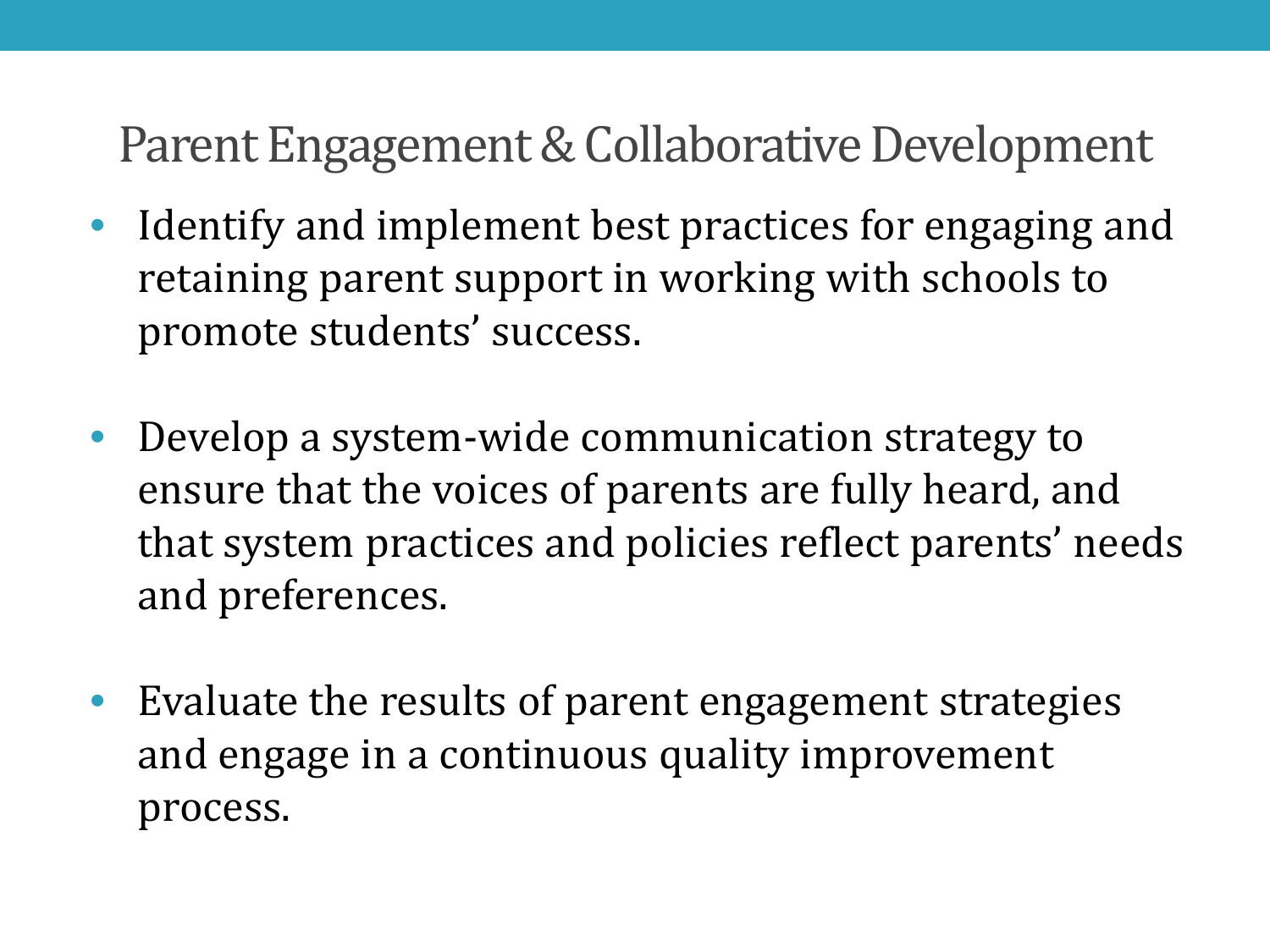# Service Access and Coordination

- Developed the role and practices of the SLS Coordinator
- With the help of SLS coordinators, this team will produce an inventory of services available through the SLS initiative.
- Establish a means of communication among service providers on school campuses
- Coordinate meetings with providers through a new SLS Provider Forum
- Collaborate with the Budget and Resource Development Work Group to develop funding strategies for the sustainability of Coordinator and Family Engagement functions.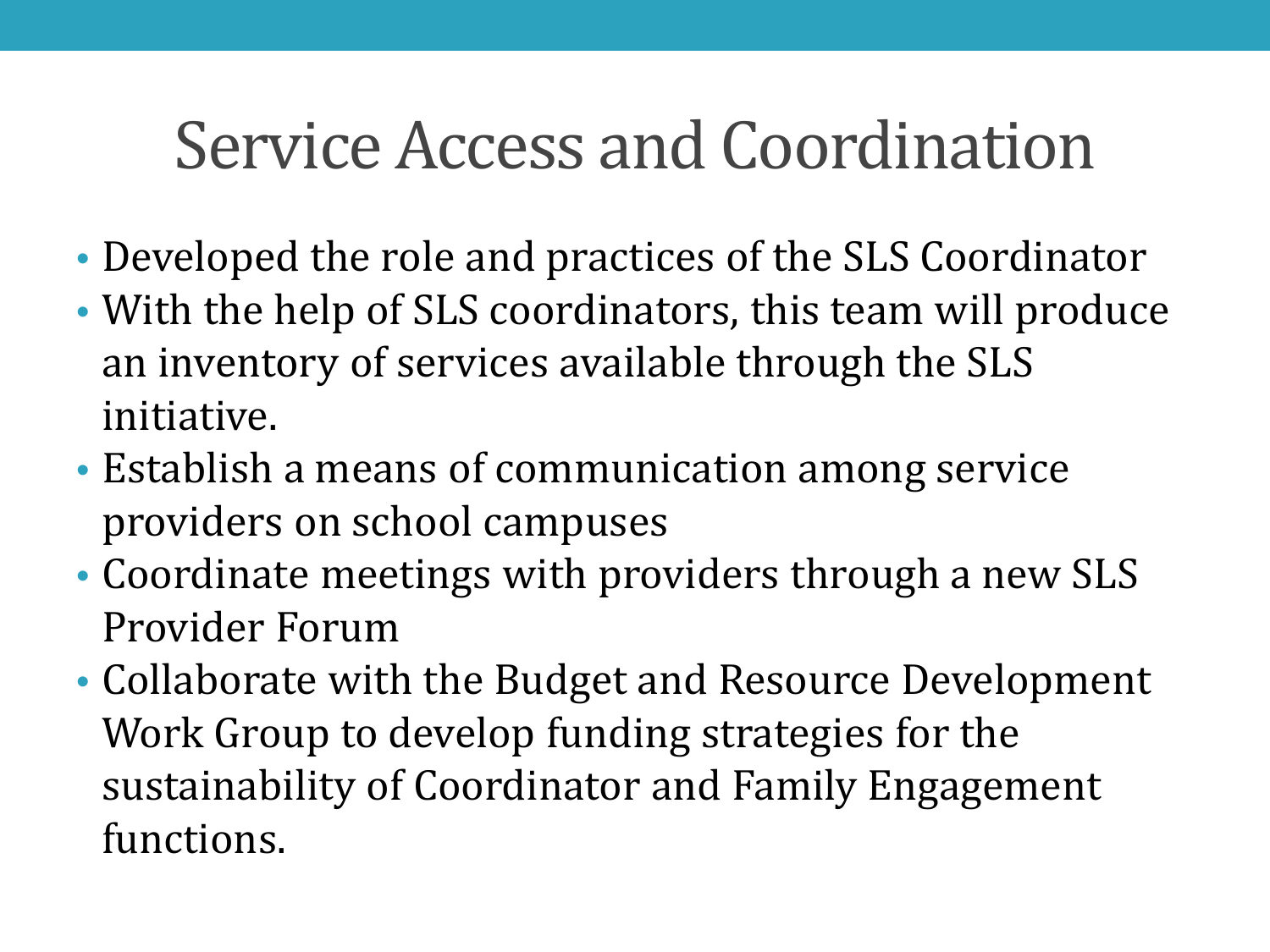# Training and Technical Assistance

- Assist in coordinator development, fine tune the service flow system, and build and utilize communication resources such as the website.
- Offer technical assistance for the SLS model and will provide training for trauma informed models in collaboration with both Data Assessment and Evaluation and Parent Engagement Work Groups.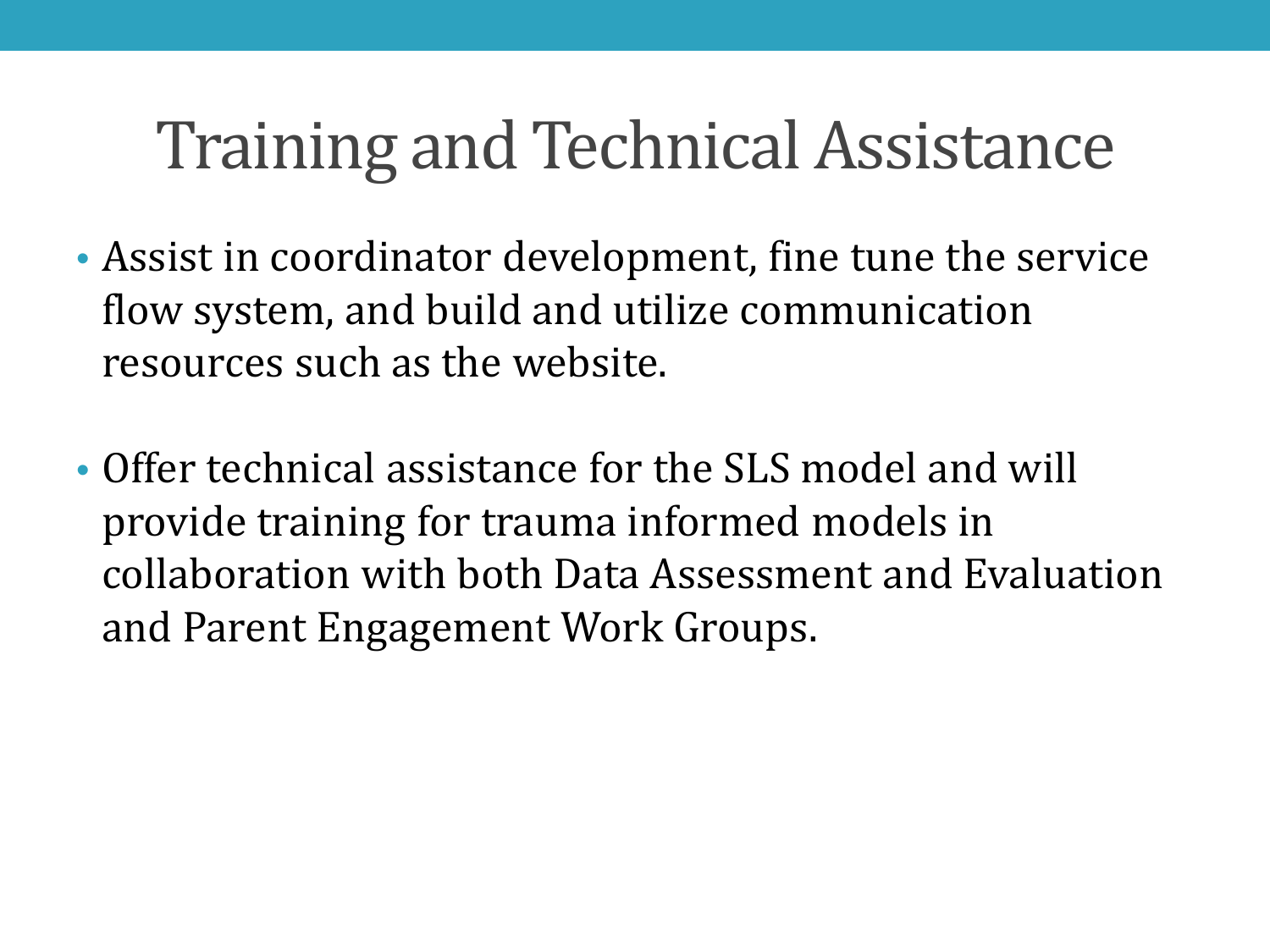# SLS Priorities for FY 14

- Parent engagement
- Expansion of the coordinator function in districts and targeted schools
- Production of initial data reports to demonstrate SLS impact
- Strengthening of relationships among funding partners